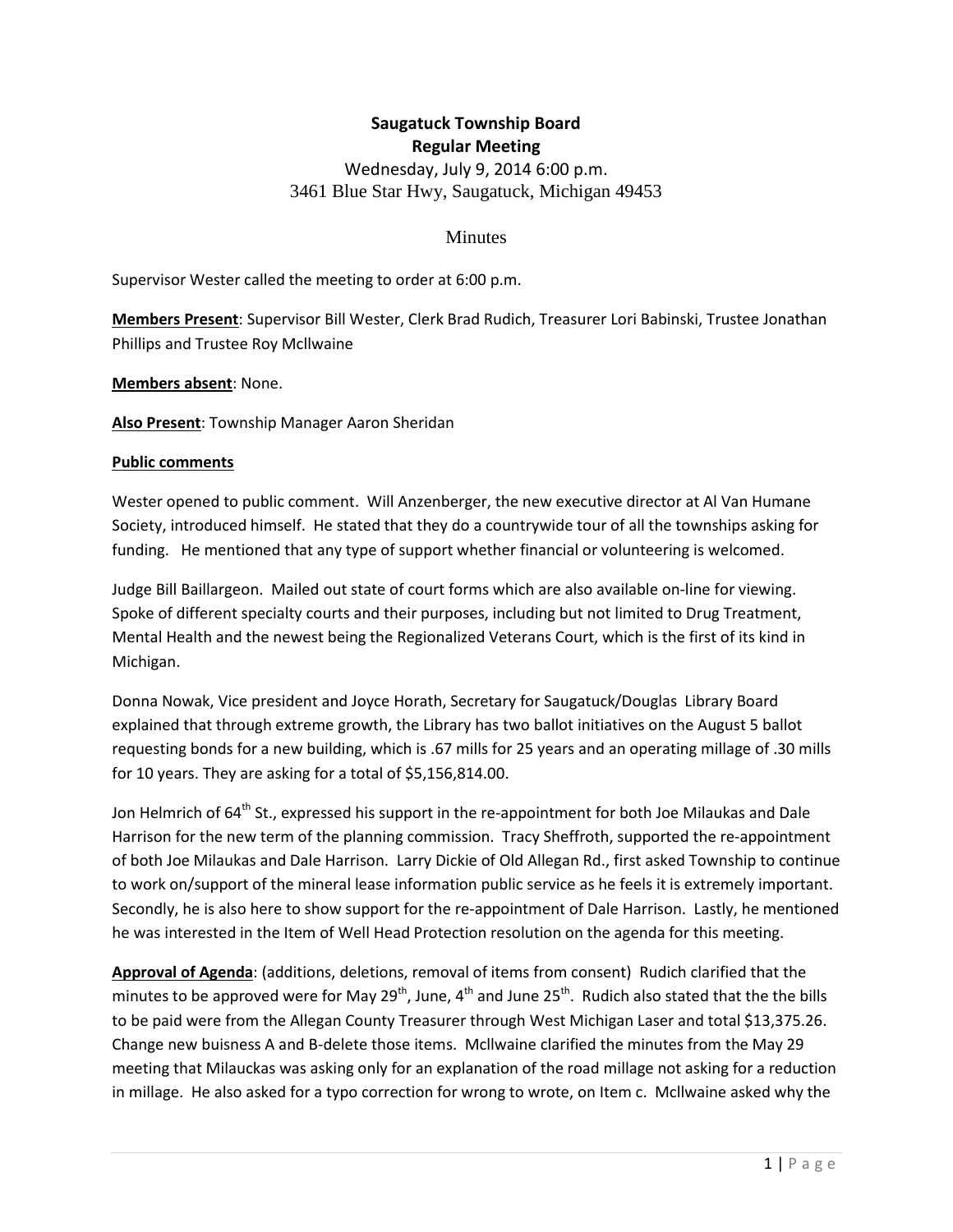cemetery electricity bills were so high. Rudich and Sheridan explained that the sprinkler system uses a lot of energy. McIlwaine also questioned the advertising item 119 whether or not the township is paying for public announcements Rudich clarified \$1000.00 per year is the cost. Rudich moves for approval of consent agenda as amended, with second by Wester. Motion passes unanimously 5-0.

## **CORRESPONDENCE**

A. Rudich read aloud a letter from Sandy Rauch thanking the board for her plaque from the State of Michigan honoring her years served.

B. Correspondence from Bob Genetski about possible revenue sharing plan.

## **UNFINISHED BUSINESS**

A. Mineral Lease information was corrected by legal. McIlwaine motions to make the grammatical corrections and publish it on the website for community knowledge, support by Wester. Motion passes unanimously 5-0.

B. AMR Contract. Rudich made the motion to accept the AMR Contract for one year, when a request for proposal will be made. Second by Phillips. Motion passes 5-0.

C. Single Waste and Recycle Hauler. Discussion on traffic and cost savings. Recycling contract currently not working well. Phillips explained that adopting a single waste hauler for township would greatly reduce cost as well as be less damaging to the roads. Wester didn't want to regulate garbage haulers for individuals. An ordinance would have to be drawn up. Motion by Wester to pass this information on to the ZA Steve Kushion for his opinion. Second by Rudich. Discussion ensued. Motion passed unanimously 5-0.

D. Board Appointments. Concerning Joe Milauckas and Dayle Harrison planning commission appointments. Wester asked to advertise these positions to the public. McIlwaine was opposed. Phillips asked for younger appointees. Motion by Wester to instruct the clerk to publish openings for Planning Commission. Second by Phillips. Motion passed unanimously 4-1.

E. Sean Powers current seat on ZBA. Sheridan suggests maybe Powers would consider a seat on the PC. Wester made the motion to advertise for ZBA, same as the PC, Babinski supports. Motion passed unanimously 5-0.

F. Well Head Protection Resolution. Daryl at KLSWA is putting together a well head protection grant. A protection policy and administrative procedures at each municipality is required. Motion to adopt the resolution to adopt the policy was made by Phillips, supported by Wester. Roll call vote: Wester-yes, Rudich-yes, Babinski-yes, Phillips-yes, Mcllwaine-yes.

G. Water District Refund. Wester commended Sheridan for his work. Sheridan is still working on refund amounts. The total disbursement is going to be over \$70,000. The debt is based on acreage and RAU's. At this time it there is no need to make a motion.

H. Ordinance Amendment R- 4. McIlwaine had questions regarding Parcel numbers 011-00 and 012-00. Rudich stated they were listed in the second paragraph. These two parcels are the Tallmadge Woods and Deam property. Motion to adopt the R4 amended ordinance made by Wester, second by Rudich. Roll call vote: Phillips-yes, Mcllwaine-yes, Wester-yes, Rudich-yes, Babinski-yes.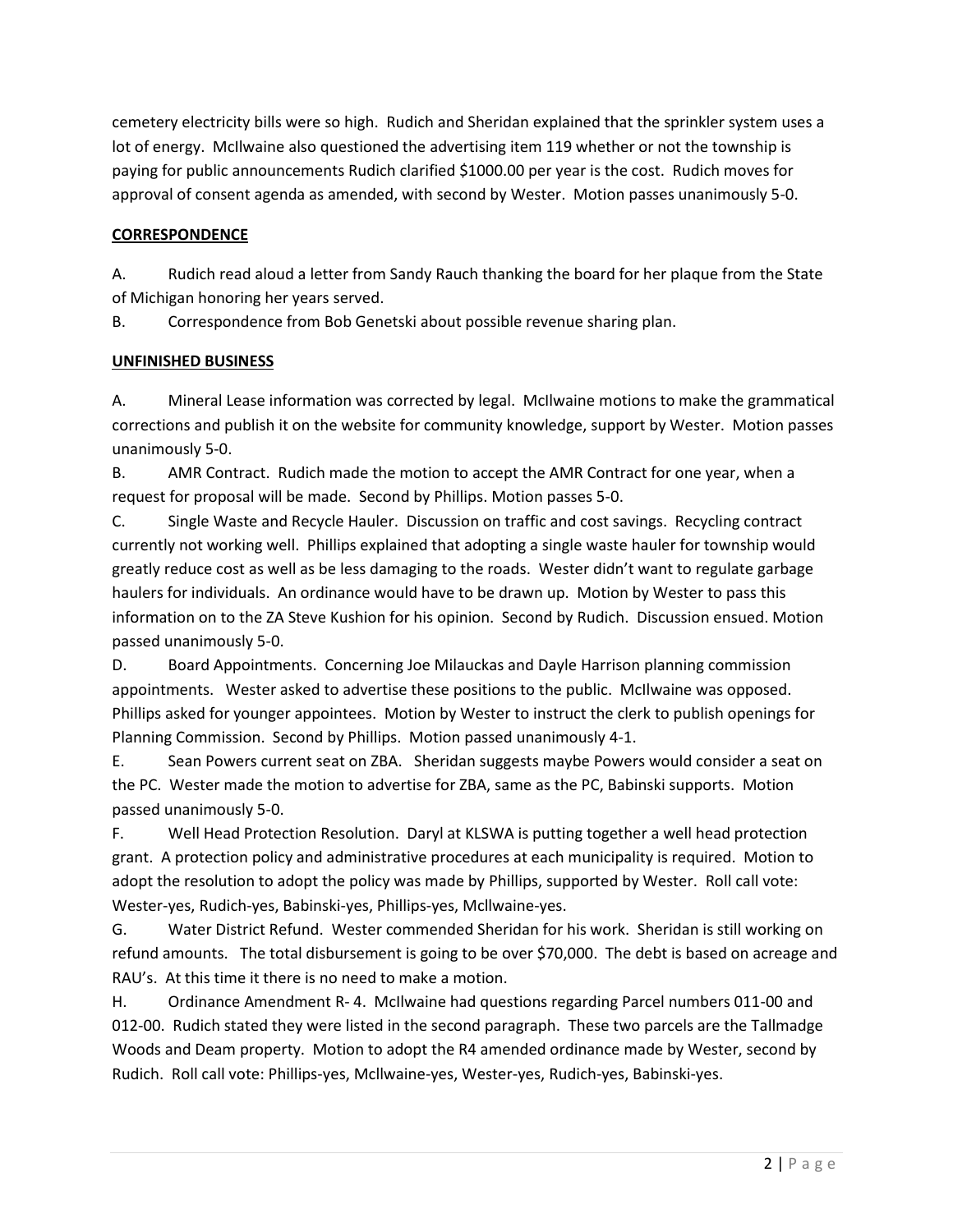I. Road Plan Update. Sheridan stated the new plan is essentially the same as old plan however he recrafted to show the cash flow. This plan is a 5 year plan, 2014-2019. Motion to pass five year road plan made by McIlwaine, second by Wester. Discussion about 135<sup>th</sup> street reconstruction. McIlwaine asked why it wasn't included. Sheridan stated there is currently no one living on that street but the plan could be altered in the future. Motion passes 5-0

#### **COMMITTEE REPORTS**

Planning Commission. Did not meet.

Road Commission. No report.

Interurban Board. Parking Shuttle is running July 4<sup>th</sup>-September 2<sup>nd</sup> Saturdays and Sundays for park party art shows, fireworks and sidewalk sales. Yorktown Ship not coming to Saugatuck this year as it is not running.

Fire Board. McIlwaine reported that a Grant was received for \$14,000.00 to install electric eyes on overhead doors which Greg Janik is taking care of. A truck was sold adding \$35,000.00 cash to the bank. \$20,000.00 added to the fund balance due to increased mileage, selling equipment and changes the Fire Chief has made. Possibly adding a program to provide 9-1-1 signs at the end of driveways coming. Also looking to install an automatic CPR device, LUCAS, into ambulance trucks which would cost approximately \$17,000.00. It might be possible to ask donations for that.

Ambulance Board. No report.

Harbor Committee. Jon Helmrich is looking to move forward with the township becoming a member. City of Saugatuck will hold a meeting July 15 at 7:00, holding a workshop prior at 6:00 and held at Douglas City Hall. Sheridan, Rudich and Jon will try to go to the workshop.

Supervisors Report. No supervisors report at this time.

## **Public Comment.**

Tracy Sheffroth commended Aaron's work with the Cemetery and found him to be compassionate, cooperative and very helpful.

Larry Dickie brought back up the issue of the re-appointing of Milauckas and Harrison and that these two always show up and are always ready.

Kat Cook stated she is torn with the pros and cons of opening the two positions to new blood, asking that the township lay out a specific position description.

Janet Rund also showing support for the re appointing of Dale Harrison as his different way of thinking is beneficial to the township.